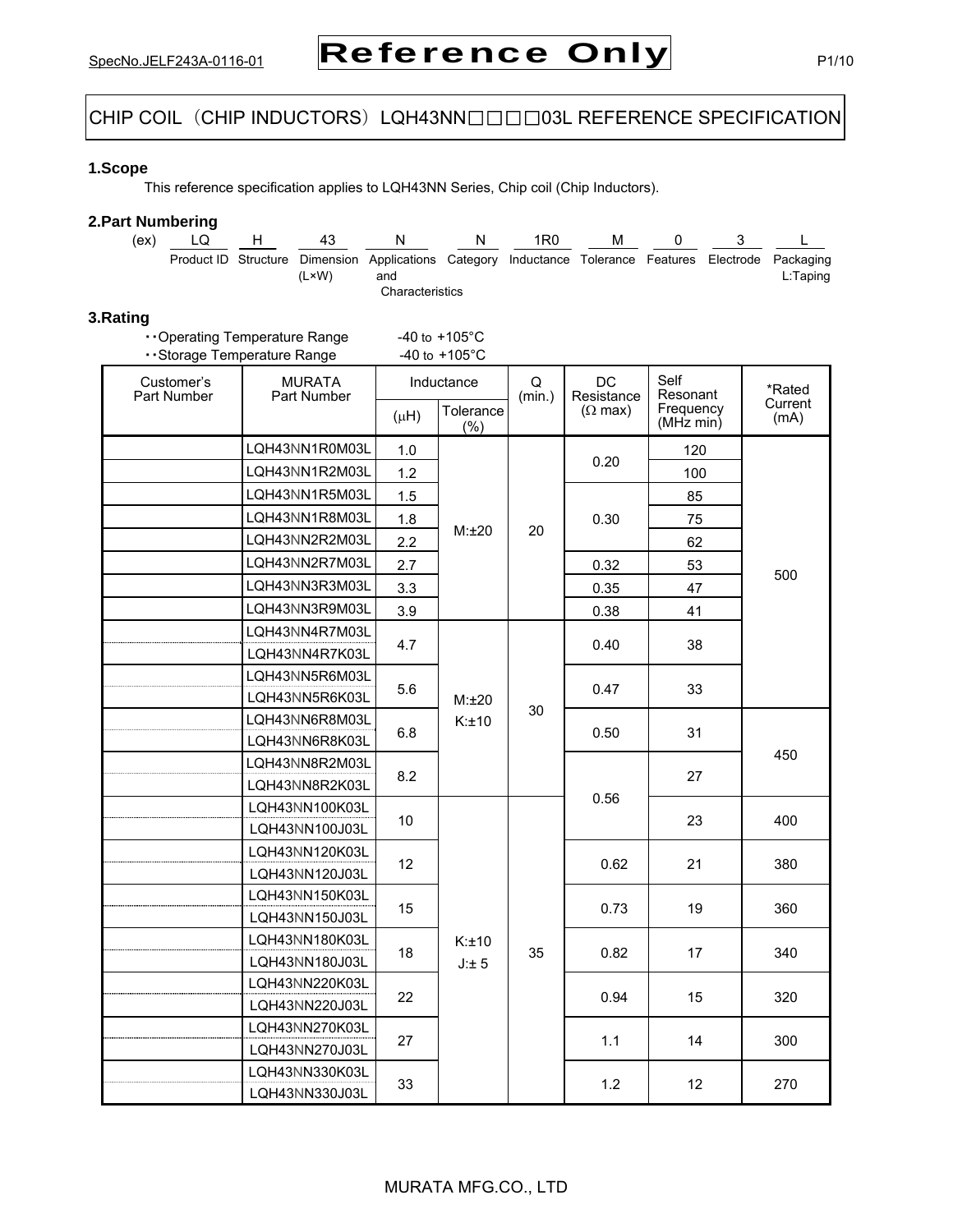| Customer's<br>Part Number | <b>MURATA</b><br>Part Number | Inductance |                  | Q<br>(min.) | DC<br>Resistance | Self<br>Resonant                 | *Rated          |
|---------------------------|------------------------------|------------|------------------|-------------|------------------|----------------------------------|-----------------|
|                           |                              | $(\mu H)$  | Tolerance<br>(%) |             | $(\Omega$ max)   | Frequency<br>$(MHz \text{ min})$ | Current<br>(mA) |
|                           | LQH43NN390K03L               | 39         |                  |             | 1.4              | 11                               | 240             |
|                           | LQH43NN390J03L               |            |                  |             |                  |                                  |                 |
|                           | LQH43NN470K03L               | 47         |                  |             | 1.5              | 10                               | 220             |
|                           | LQH43NN470J03L               |            |                  |             |                  |                                  |                 |
|                           | LQH43NN560K03L               | 56         |                  | 35          | 1.7              | 9.3                              | 200             |
|                           | LQH43NN560J03L               |            |                  |             |                  |                                  |                 |
|                           | LQH43NN680K03L               | 68         |                  |             | 1.9              | 8.4                              | 180             |
|                           | LQH43NN680J03L               |            |                  |             |                  |                                  |                 |
|                           | LQH43NN820K03L               | 82         |                  |             | 2.2              | 7.5                              | 170             |
|                           | LQH43NN820J03L               |            |                  |             |                  |                                  |                 |
|                           | LQH43NN101K03L               | 100        |                  |             | 2.5              | 6.8                              | 160             |
|                           | LQH43NN101J03L               |            |                  |             |                  |                                  |                 |
|                           | LQH43NN121K03L               | 120        |                  |             | 3.0              | 6.2                              | 150             |
|                           | LQH43NN121J03L               |            |                  |             |                  |                                  |                 |
|                           | LQH43NN151K03L               | 150        |                  |             | 3.7              | 5.5                              | 130             |
|                           | LQH43NN151J03L               |            |                  |             |                  |                                  |                 |
|                           | LQH43NN181K03L               | 180        |                  |             | 4.5              | 5.0                              | 120             |
|                           | LQH43NN181J03L               |            |                  |             |                  |                                  |                 |
|                           | LQH43NN221K03L               | 220        |                  |             | 5.4              | 4.5                              | 110             |
|                           | LQH43NN221J03L               |            |                  |             |                  |                                  |                 |
|                           | LQH43NN271K03L               | 270        | K:±10            |             | 6.8              | 4.0                              | 100             |
|                           | LQH43NN271J03L               |            | J:±5             |             |                  |                                  |                 |
|                           | LQH43NN331K03L               | 330        |                  |             | 8.2              | 3.6                              | 95              |
|                           | LQH43NN331J03L               |            |                  |             |                  |                                  |                 |
|                           | LOH43NN391K03L               | 390        |                  |             | 9.7              | 3.3                              | 90              |
|                           | LQH43NN391J03L               |            |                  | 40          |                  |                                  |                 |
|                           | LQH43NN471K03L               | 470        |                  |             | 11.8             | 3.0                              | 80              |
|                           | LQH43NN471J03L               |            |                  |             |                  |                                  |                 |
|                           | LQH43NN561K03L               | 560        |                  |             | 14.5             | 2.7                              | 70              |
|                           | LQH43NN561J03L               |            |                  |             |                  |                                  |                 |
|                           | LQH43NN681K03L               | 680        |                  |             | 17.0             | 2.5                              | 65              |
|                           | LQH43NN681J03L               |            |                  |             |                  |                                  |                 |
|                           | LQH43NN821K03L               | 820        |                  |             | 20.5             | 2.2                              | 60              |
|                           | LQH43NN821J03L               |            |                  |             |                  |                                  |                 |
|                           | LQH43NN102K03L               | 1000       |                  |             | 25.0             | 2.0                              | 50              |
|                           | LQH43NN102J03L               |            |                  |             |                  |                                  |                 |
|                           | LQH43NN122K03L               | 1200       |                  |             | 30.0             | 1.8                              | 45              |
|                           | LQH43NN122J03L               |            |                  |             |                  |                                  |                 |
|                           | LQH43NN152K03L               | 1500       |                  |             | 37.0             | 1.6                              | 40              |
|                           | LQH43NN152J03L               |            |                  |             |                  |                                  |                 |
|                           | LQH43NN182K03L               | 1800       |                  |             | 45.0             | 1.5                              | 35              |
|                           | LQH43NN182J03L               |            |                  |             |                  |                                  |                 |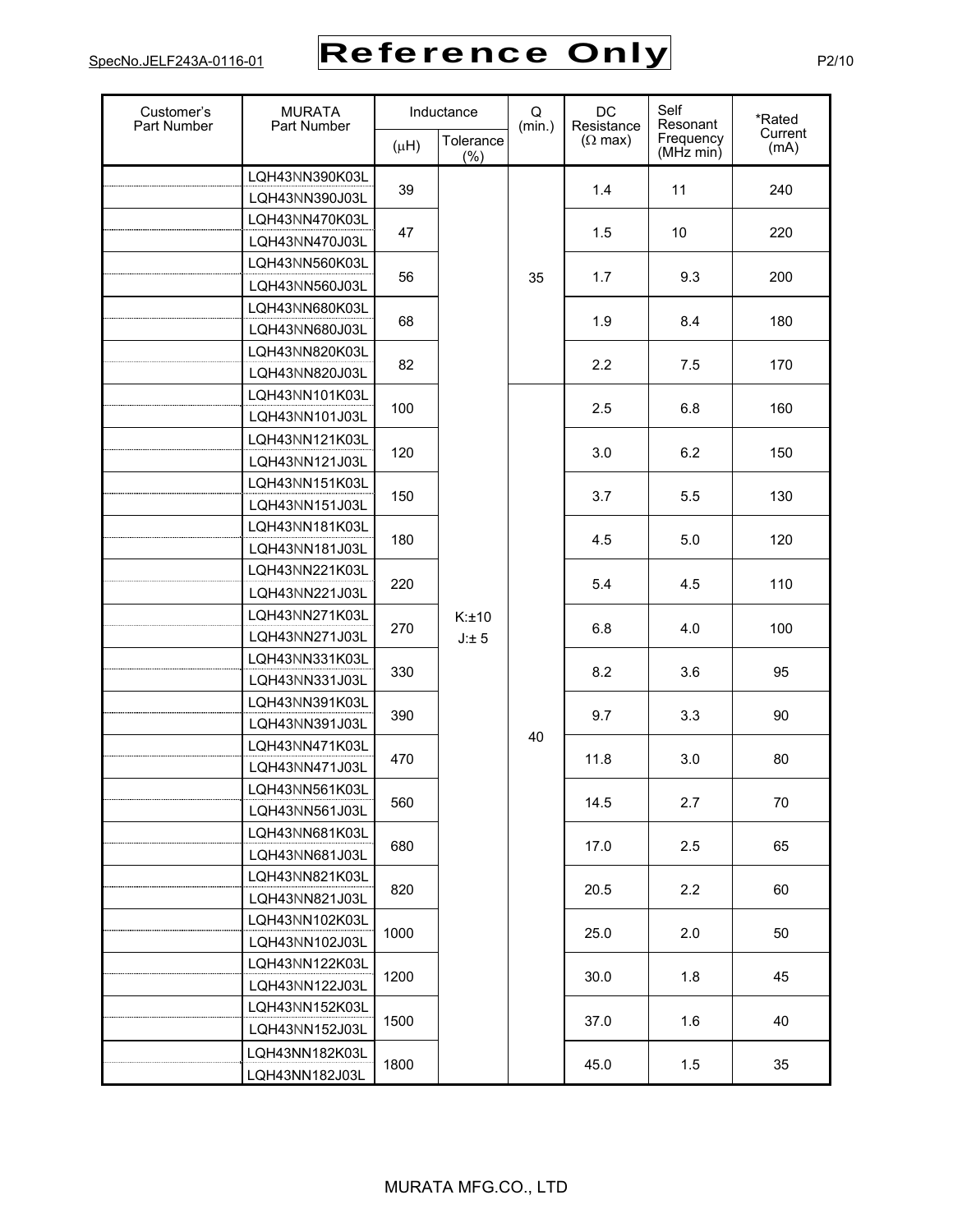| Customer's<br>Part Number | <b>MURATA</b><br>Part Number     | Inductance |                    | Q<br>(min.) | DC<br>Resistance | Self<br>Resonant       | *Rated          |
|---------------------------|----------------------------------|------------|--------------------|-------------|------------------|------------------------|-----------------|
|                           |                                  | $(\mu H)$  | Tolerance<br>(9/6) |             | $(\Omega$ max)   | Frequency<br>(MHz min) | Current<br>(mA) |
|                           | LQH43NN222K03L<br>LQH43NN222J03L | 2200       | K:±10              |             | 50.0             | 1.3                    | 30              |
|                           | LQH43NN242K03L<br>LQH43NN242J03L | 2400       |                    | 40          | 53.0             | 1.2                    | 25              |

\*When applied Rated current to the Products , self temperature rise shall be limited to 20°C max and Inductance will be within ±10% of initial Inductance value.

## **4. Testing Conditions**

<Unless otherwise specified> <In case of doubt>

Temperature : Ordinary Temperature (15 to  $35^{\circ}$ C) Temperature :  $20 \pm 2^{\circ}$ C Humidity : Ordinary Humidity (25 to 85 %(RH)) Humidity : 60 to 70 %(RH)

Atmospheric Pressure : 86 to 106 kPa

## **5.Appearance and Dimensions (No marking)**



## **6.Electrical Performance**

| No. | Item                              | Specification                                                                                            | Test Method                                                                                                                                                           |
|-----|-----------------------------------|----------------------------------------------------------------------------------------------------------|-----------------------------------------------------------------------------------------------------------------------------------------------------------------------|
| 6.1 | Inductance                        | Inductance shall meet item 3.                                                                            | <b>Measuring Equipment:</b><br>Agilent 4192A or equivalent<br>Measuring Frequency:<br>1MHz $\angle$ 1.0 to 390µH<br>1kHz / 470 to 2400µH                              |
| 6.2 | Q                                 |                                                                                                          | <b>Measuring Equipment:</b><br>Agilent 4192A or equivalent<br><b>Measuring Frequency:</b><br>1MHz $/1.0$ to 82uH<br>796kHz / 100 to 820µH<br>252kHz / 1000 to 2400 µH |
| 6.3 | DC Resistance                     | DC Resistance shall meet item 3.                                                                         | Measuring Equipment: Digital multi meter                                                                                                                              |
| 6.4 | Self Resonant<br>Frequency(S.R.F) | S.R.F shall meet item 3.                                                                                 | <b>Measuring Equipment:</b><br>Agilent 4991A or equivalent                                                                                                            |
| 6.5 | Rated Current                     | Self temperaturer rise shall be limited<br>to $20^{\circ}$ C max.<br>Inductance Change: within $\pm$ 10% | The rated current is applied.                                                                                                                                         |

## MURATA MFG.CO., LTD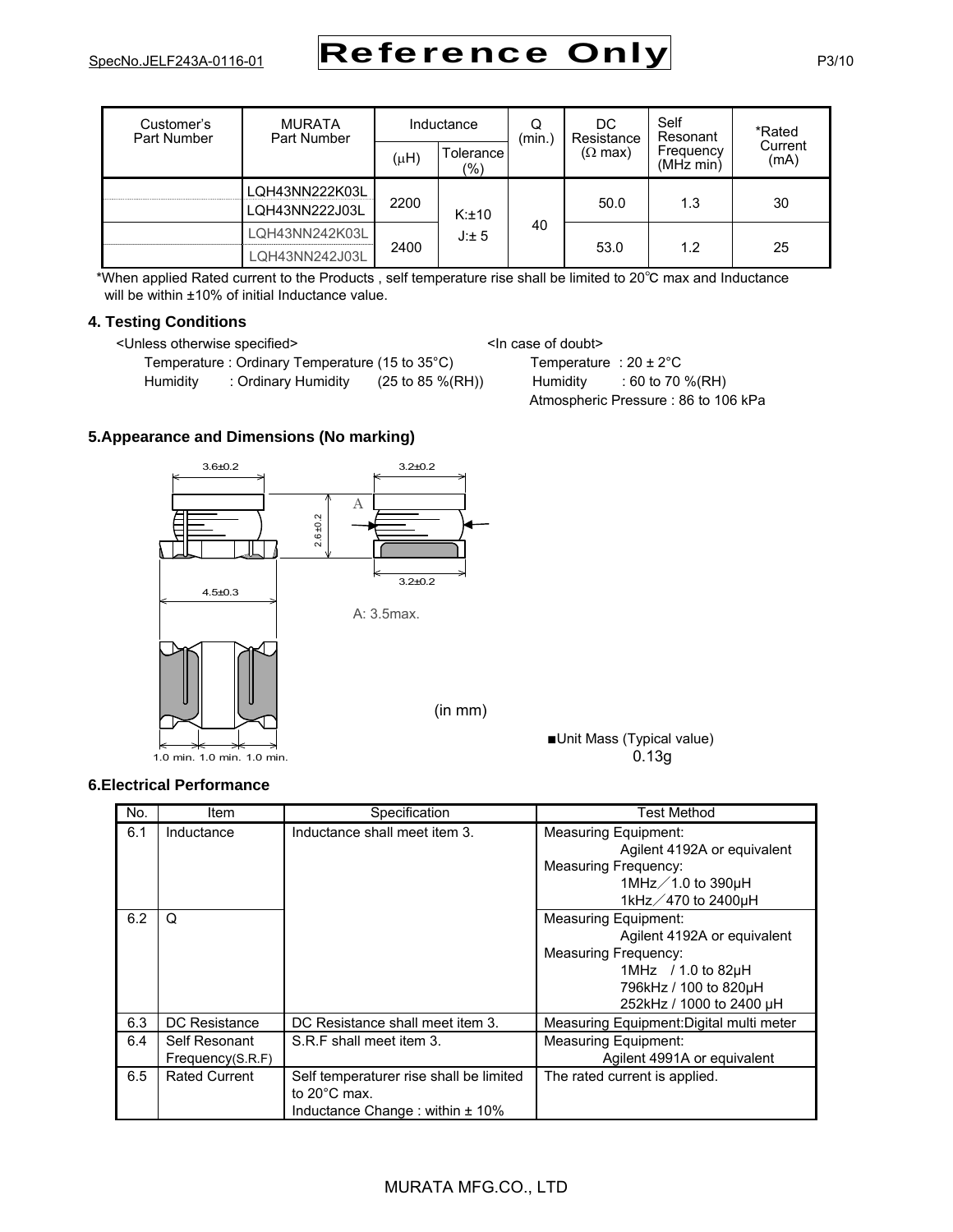

## **7.Mechanical Performance**

| No. | Item                | Specification                                                                                  | <b>Test Method</b>                                                                                                                                                                                  |
|-----|---------------------|------------------------------------------------------------------------------------------------|-----------------------------------------------------------------------------------------------------------------------------------------------------------------------------------------------------|
| 7.1 | <b>Shear Test</b>   | Chip coil shall not be damaged.                                                                | Substrate: Glass-epoxy substrate<br>Applied Direction: Chip Coil<br>F<br>Substrate<br>Force<br>: 5N                                                                                                 |
| 7.2 | <b>Bending Test</b> |                                                                                                | Hold Duration: 5±1 s<br>Substrate: Glass-epoxy substrate                                                                                                                                            |
|     |                     |                                                                                                | $(100 \times 40 \times 1.6$ mm)<br>Speed of Applying Force: 1mm / s<br>Deflection: 2mm<br>Hold Duration: 5 s                                                                                        |
|     |                     |                                                                                                | Pressure jig<br>F<br>3230<br>Deflection<br>45<br>45<br>Product<br>(in mm)                                                                                                                           |
| 7.3 | Vibration           |                                                                                                | Oscillation Frequency:<br>10 to 55 to 10Hz for 1 minute<br>Total Amplitude: 1.5mm<br>Testing Time:<br>A period of 2 hours in each of 3 mutually<br>perpendicular directions.<br>(Total 6 hours)     |
| 7.4 | Solderability       | The wetting area of the electrode shall<br>be at least 90% covered with new<br>solder coating. | Flux: Ethanol solution of rosin, 25 (wt)%<br>(Immersed for 5s to 10s)<br>Solder: Sn-3.0Ag-0.5Cu<br>Pre-Heating: 150±10°C / 60 to 90 seconds<br>Solder Temperature: 240±5°C<br>Immersion Time: 3±1 s |

# **8.Environmental Performance (It shall be soldered on the substrate.)**

| No. | Item                   | Specification                                                                          | Test Method                                                                                                                                                                                                                                                                |
|-----|------------------------|----------------------------------------------------------------------------------------|----------------------------------------------------------------------------------------------------------------------------------------------------------------------------------------------------------------------------------------------------------------------------|
| 8.1 | <b>Heat Resistance</b> | Appearance: No damage<br>Inductance Change: within ±5%<br>Q-factor Change: within ±20% | Temperature: 105±2°C<br>Time: $1000\pm\frac{48}{0}$ hours<br>Then measured after exposure in the room<br>condition for 24±2 hours.                                                                                                                                         |
| 8.2 | Cold Resistance        |                                                                                        | Temperature: -40±2°C<br>Time: $1000\pm\frac{48}{0}$ hours<br>Then measured after exposure in the room<br>condition for 24±2 hours.                                                                                                                                         |
| 8.3 | <b>Humidity</b>        |                                                                                        | Temperature: 85±2°C<br>Humidity: 80 to 85%(RH)<br>Time: $1000\pm\frac{48}{0}$ hours<br>Then measured after exposure in the room<br>condition for 24±2 hours.                                                                                                               |
| 8.4 | Temperature<br>Cycle   |                                                                                        | 1 cycle:<br>step 1 : $-40\pm2\degree C$ / 30 $\pm3$ min<br>step 2 : Ordinary temp. / 10 to 15 min<br>step 3 : +105±2°C / 30±3 min<br>step 4 : Ordinary temp. / 10 to 15 min<br>Total of 10 cycles<br>Then measured after exposure in the room<br>condition for 24±2 hours. |

# MURATA MFG.CO., LTD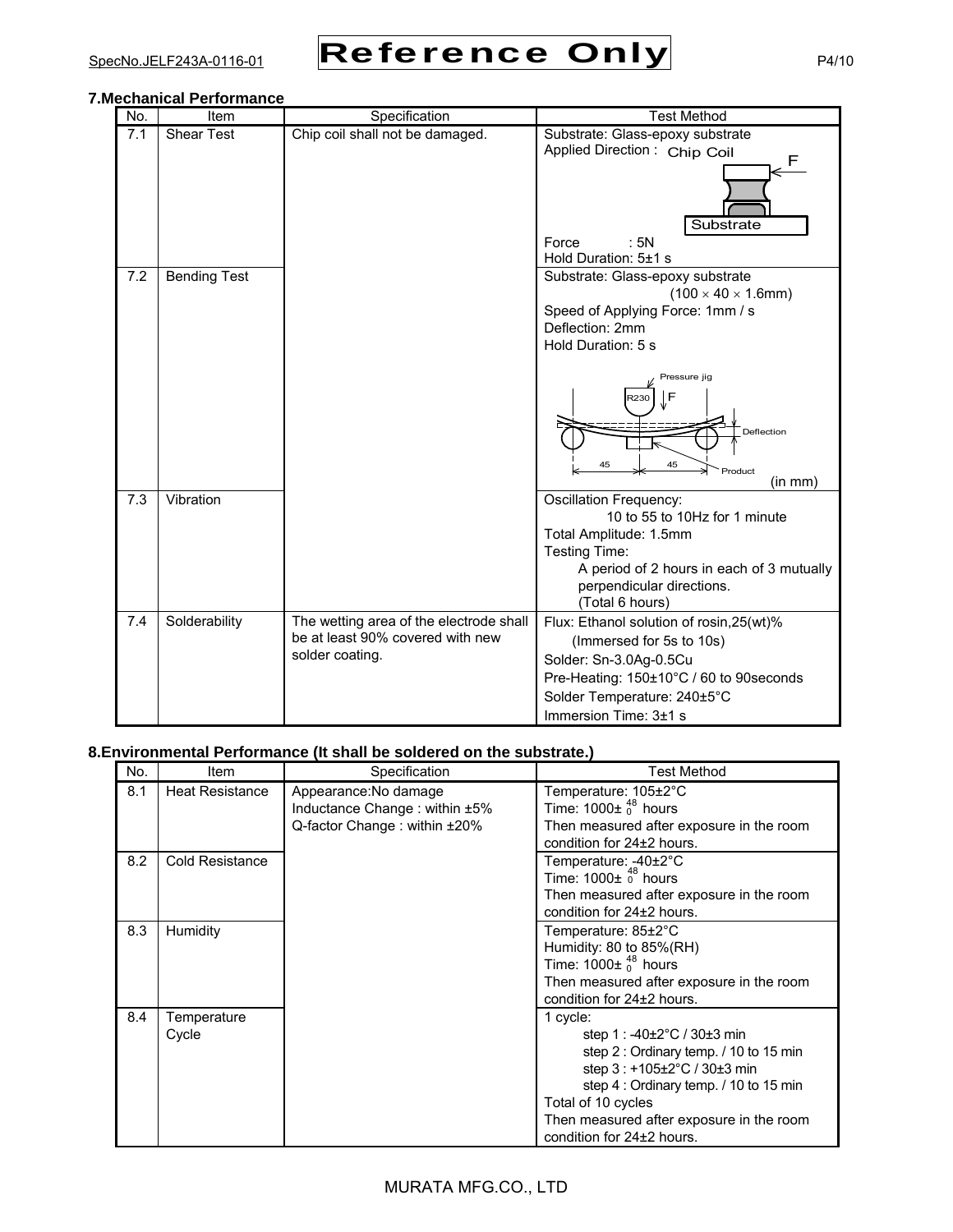### **9. Specification of Packaging**

**9.1 Appearance and Dimensions of plastic tape**



※The packing directions of the chip coil in taping are unified with the in/out positions of the lead wire.

(in mm)

Dimension of the Cavity is measured at the bottom side.

## **9.2 Specification of Taping**

- (1) Packing quantity (standard quantity) 500 pcs / reel
- (2) Packing Method

Products shall be packed in the each embossed cavity of plastic tape and sealed by cover tape.

(3) Sprocket hole

The sprocket holes are to the right as the tape is pulled toward the user.

(4) Spliced point

Plastic tape and Cover tape has no spliced point.

(5) Missing components number

Missing components number within 0.1 % of the number per reel or 1 pc., whichever is greater, and are not continuous. The specified quantity per reel is kept.

### **9.3 Pull Strength**

| Embossed carrier tape | $10N$ min. |
|-----------------------|------------|
| Cover tape            | 5N min.    |

#### **9.4 Peeling off force of cover tape**

| Speed of Peeling off | 300mm/min                  |
|----------------------|----------------------------|
| Peeling off force    | 0.2 to 0.7N                |
|                      | (minimum value is typical) |



#### **9.5 Dimensions of Leader-tape, Trailer and Reel**

There shall be leader-tape (cover tape) and trailer-tape (empty tape) as follows.

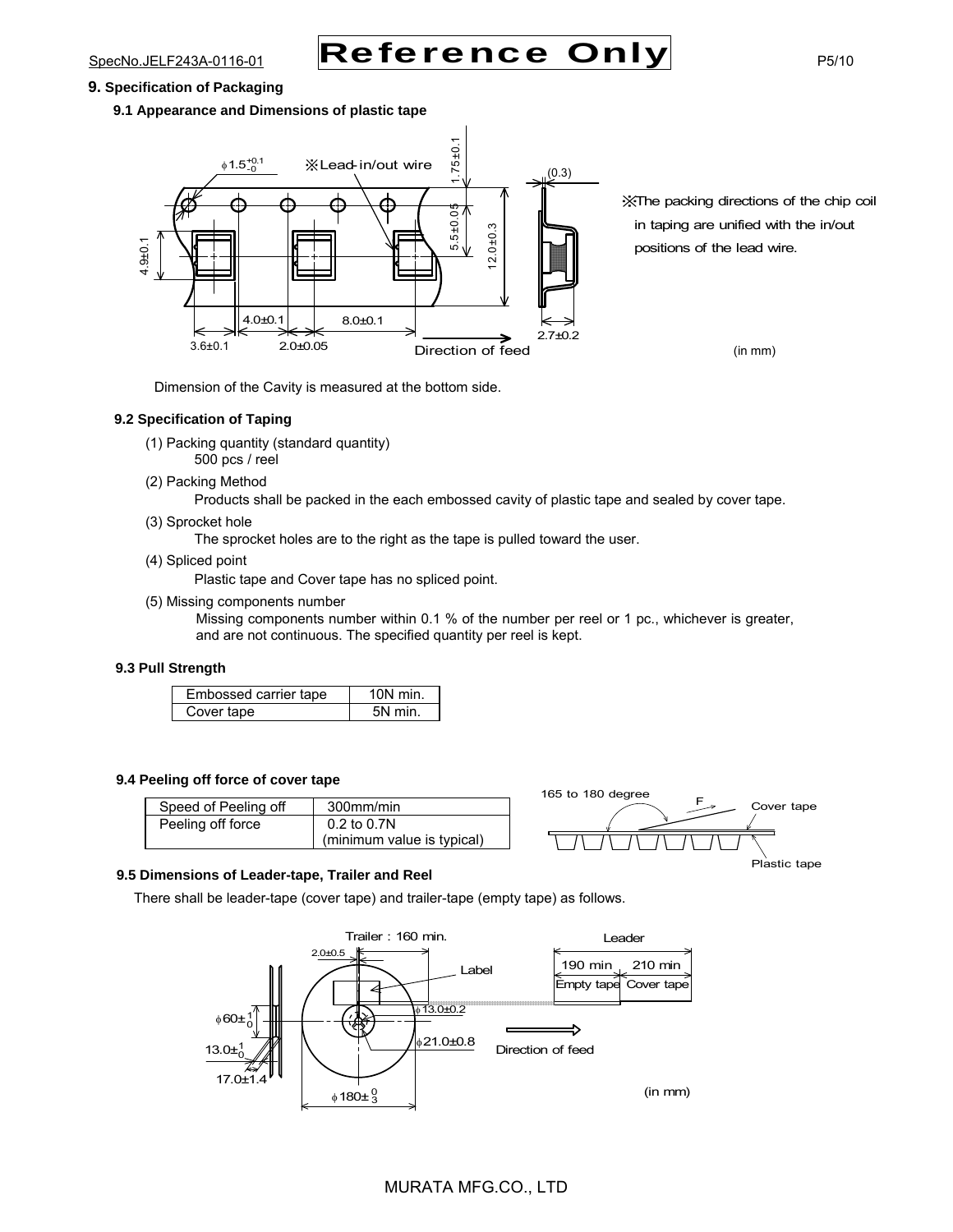### **9.6 Marking for reel**

Customer part number, MURATA part number, Inspection number( $\cdot$ 1), RoHS marking( $\cdot$ 2), Quantity etc  $\cdots$ 

· 1) <Expression of Inspection No.>

$$
\frac{\Box\Box}{(1)}\frac{OOOO}{(2)}\frac{\times\times\times}{(3)}
$$

(1) Factory Code

 $(1)$   $(2)$   $(3)$ 

(2) Date First digit : Year / Last digit of year<br>Second digit : Month / Jan. to Sep. · 1

: Month / Jan. to Sep.  $\cdot$  1 to 9, Oct. to Dec.  $\cdot$  O, N, D Third, Fourth digit : Day

(3) Serial No.

 $\cdot$ 2) « Expression of RoHS marking » ROHS – Y ( $\triangle$ )

 $(1)(2)$ 

 (1) RoHS regulation conformity parts. (2) MURATA classification number

## **9.7 Marking for Outside package (corrugated paper box)**

Customer name, Purchasing order number, Customer part number, MURATA part number, RoHS marking  $( \cdot 2)$ , Quantity, etc  $\cdots$ 

## **9.8. Specification of Outer Case**



| <b>Outer Case Dimensions</b><br>(mm) |                                           |    | Standard Reel Quantity in Outer Case<br>(Reel) |
|--------------------------------------|-------------------------------------------|----|------------------------------------------------|
| W                                    |                                           |    |                                                |
| 186                                  | 186                                       | 93 |                                                |
| . .                                  | $\overline{\phantom{a}}$<br>$\sim$ $\sim$ |    | $\cdots$<br>.                                  |

・・Above Outer Case size is typical. It depends on a quantity of an order

# **10. Caution**

**Limitation of Applications** 

Please contact us before using our products for the applications listed below which require especially high reliability for the prevention of defects which might directly cause damage to the third party's life, body or property.

- (1) Aircraft equipment (7) Traffic signal equipment
	-
- (2) Aerospace equipment (8) Disaster prevention / crime prevention equipment
- (3)Undersea equipment (9) Data-processing equipment
- (4)Power plant control equipment (10) Applications of similar complexity and /or reliability requirements
- 
- (5) Medical equipment to the applications listed in the above
- (6) Transportation equipment (vehicles, trains, ships, etc.)

## **11. Notice**

This product is designed for solder mounting.

Please consult us in advance for applying other mounting method such as conductive adhesive.

## **11.1 Land pattern designing**

Recommended land patterns for reflow soldering are as follows:

These have been designed for Electric characteristics and solderability.

Please follow the recommended patterns. Otherwise, their performance which includes electrical performance or solderability may be affected, or result to "position shift" in soldering process.

## Reflow Soldering

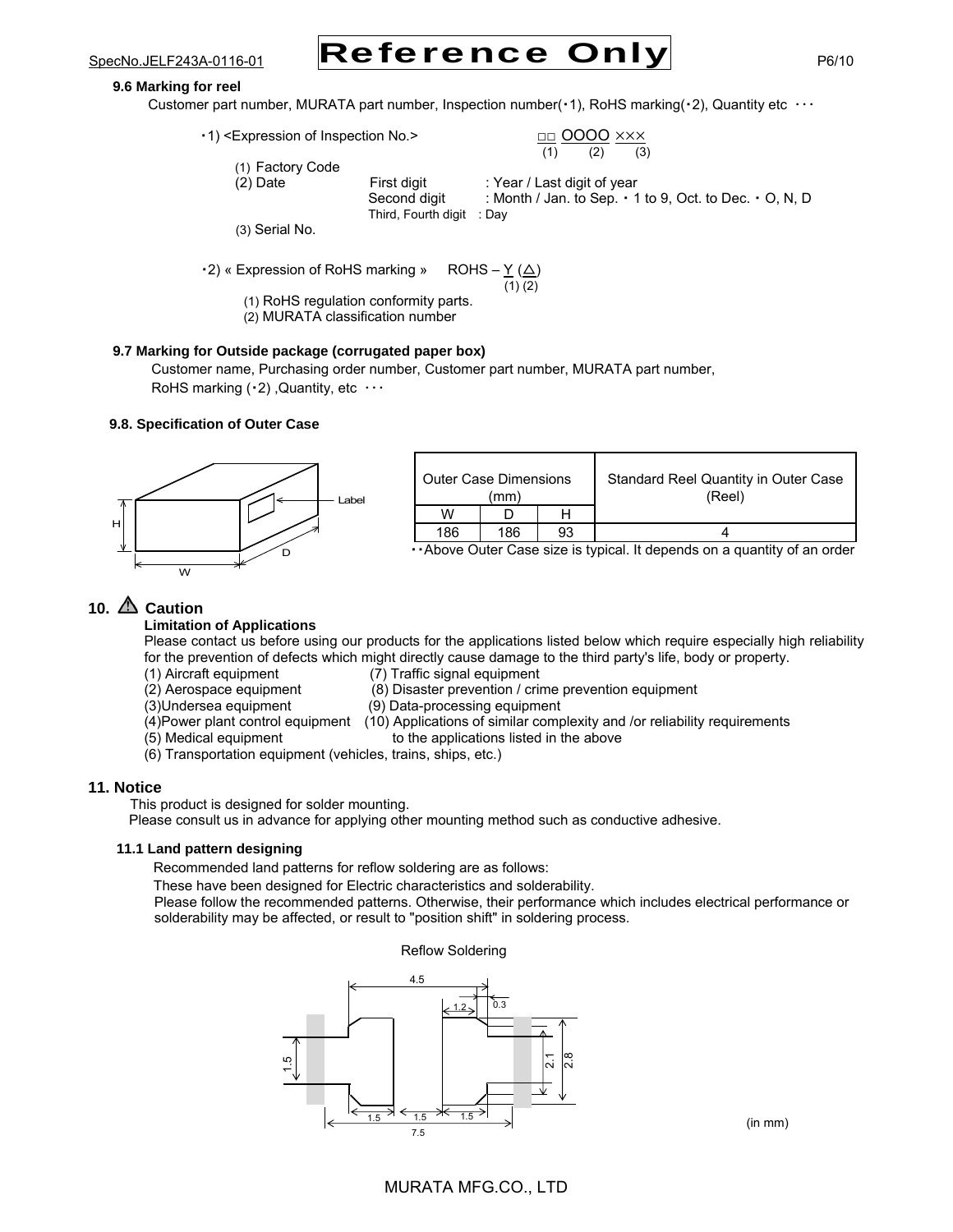## **11.2 Flux, Solder**

| Flux   | · Use rosin-based flux.<br>• Don't use highly acidic flux with halide content exceeding 0.2(wt)% (chlorine conversion<br>value).<br>Don't use water-soluble flux. |
|--------|-------------------------------------------------------------------------------------------------------------------------------------------------------------------|
| Solder | ⋅ Use Sn-3.0Aq-0.5Cu solder<br>. Standard thickness of solder paste: 200um to 300um                                                                               |

Other flux (except above) Please contact us for details, then use.

## **11.3 Soldering conditions (Reflow)**

- Pre-heating should be in such a way that the temperature difference between solder and product surface is limited to 150°C max. Cooling into solvent after soldering also should be in such a way that the temperature difference is limited to 100°C max.
- Insufficient pre-heating may cause cracks on the product, resulting in the deterioration of product quality. ・Standard soldering profile and the limit soldering profile is as follows.

The excessive limit soldering conditions may cause leaching of the electrode and / or resulting in the deterioration of product quality.

## Soldering profile

Reflow soldering profile



|                  | <b>Standard Profile</b>               | Limit Profile                   |
|------------------|---------------------------------------|---------------------------------|
| Pre-heating      | $150 \sim 180^{\circ}$ C 、90s±30s     |                                 |
| Heating          | above $220^{\circ}$ C, $30s \sim 60s$ | above $230^{\circ}$ C, 60s max. |
| Peak temperature | $245 \pm 3^{\circ}$ C                 | $260^{\circ}$ C, 10s            |
| Cycle of reflow  | 2 times                               | 2 time                          |

## **11.4 Reworking with soldering iron.**

The following conditions must be strictly followed when using a soldering iron.

| Pre-heating           | 150°C,1 min          |
|-----------------------|----------------------|
| Tip temperature       | $350^{\circ}$ C max. |
| Soldering iron output | 80W max.             |
| Tip diameter          | $\cdot$ 3mm max.     |
| Soldering time        | $3(+1,-0)$ s         |
| Times                 | 2 times              |

Note : Do not directly touch the products with the tip of the soldering iron in order to prevent the crack on the products due to the thermal shock.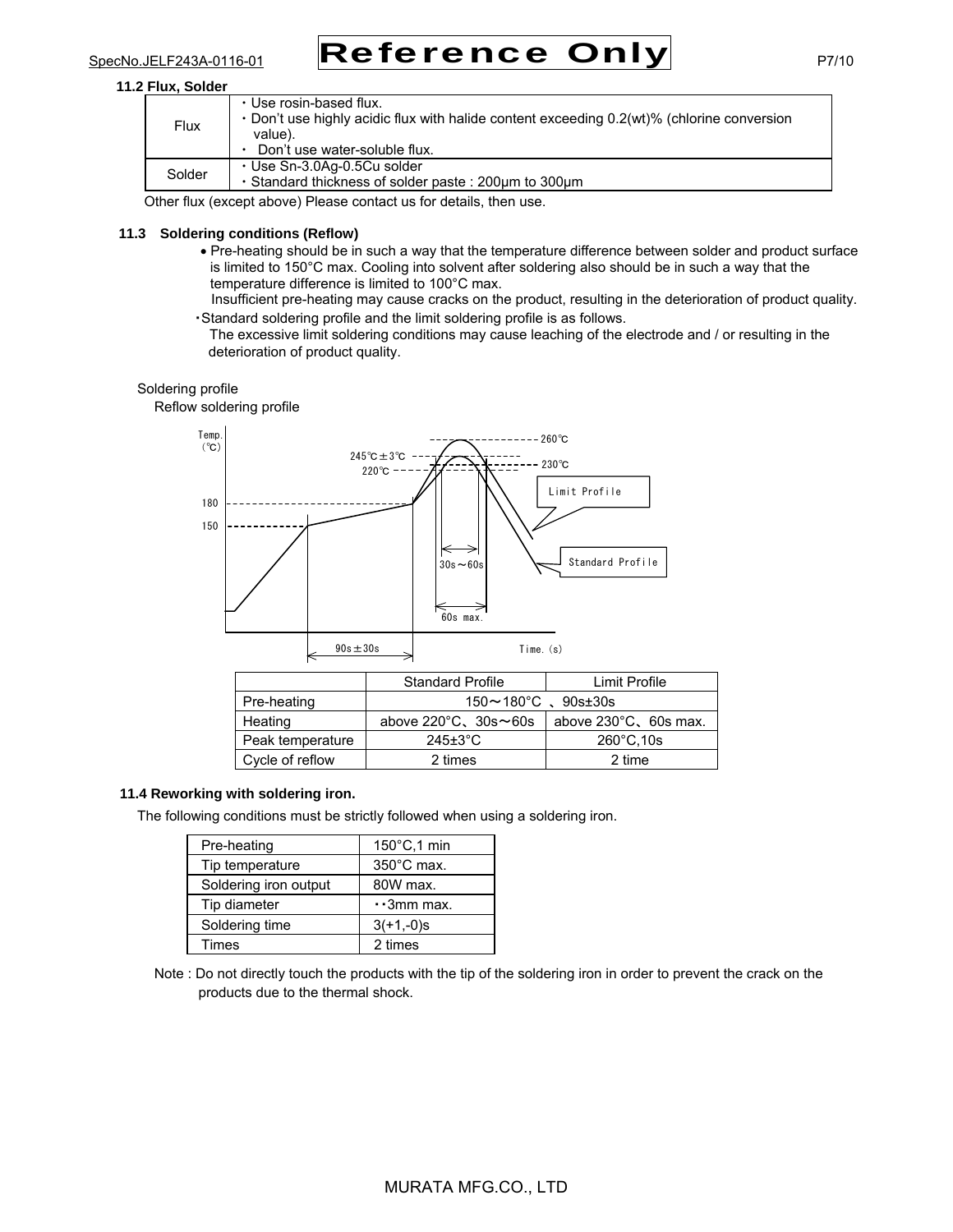#### **11.5 Solder Volume**

- ・ Solder shall be used not to be exceeded the upper limits as shown below.
- ・・Accordingly increasing the solder volume, the mechanical stress to Chip is also increased. Exceeding solder volume may cause the failure of mechanical or electrical performance.



1/3T≦ t ≦T (T: Lower flange thickness)

## **11.6 Product's location**

The following shall be considered when designing and laying out P.C.B.'s.

(1) P.C.B. shall be designed so that products are not subject to the mechanical stress due to warping the board. [Products direction]



Products shall be locatedin the sideways direction (Length:a・b) to the mechanical stress.

(2) Products location on P.C.B. separation Products (A,B,C,D) shall be located carefully so that products are not subject to the mechanical stress due to warping the board.

Because they may be subjected the mechanical stress in order of  $A \cdot C \cdot B \cong D$ .



## **11.7 Cleaning Conditions**

Products shall be cleaned on the following conditions.

- (1) Cleaning temperature shall be limited to 60°C max.(40°C max for IPA.)
- (2) Ultrasonic cleaning shall comply with the following conditions with avoiding the resonance phenomenon at the mounted products and P.C.B.

Power : 20 W / max. Frequency : 28kHz to 40kHz Time : 5 minutes max. (3) Cleaner

- 1. Alternative cleaner
	- ・Isopropyl alcohol (IPA)
	- 2. Aqueous agent
		- ・PINE ALPHA ST-100S
- (4) There shall be no residual flux and residual cleaner after cleaning.
- In the case of using aqueous agent, products shall be dried completely after rinse with de-ionized water in order to remove the cleaner.
- (5) Other cleaning

Please contact us.

## **11.8 Resin coating**

The inductance value may change due to high cure-stress of resin to be used for coating/molding products. An open circuit issue may occur by mechanical stress caused by the resin, amount/cured shape of resin, or operating condition etc. Some resin contains some impurities or chloride possible to generate chlorine by hydrolysis under some operating condition may cause corrosion of wire of coil, leading to open circuit. So, please pay your careful attention when you select resin in case of coating/molding the products with the resin. Prior to use the coating resin, please make sure no reliability issue is observed by evaluating products mounted on your board.